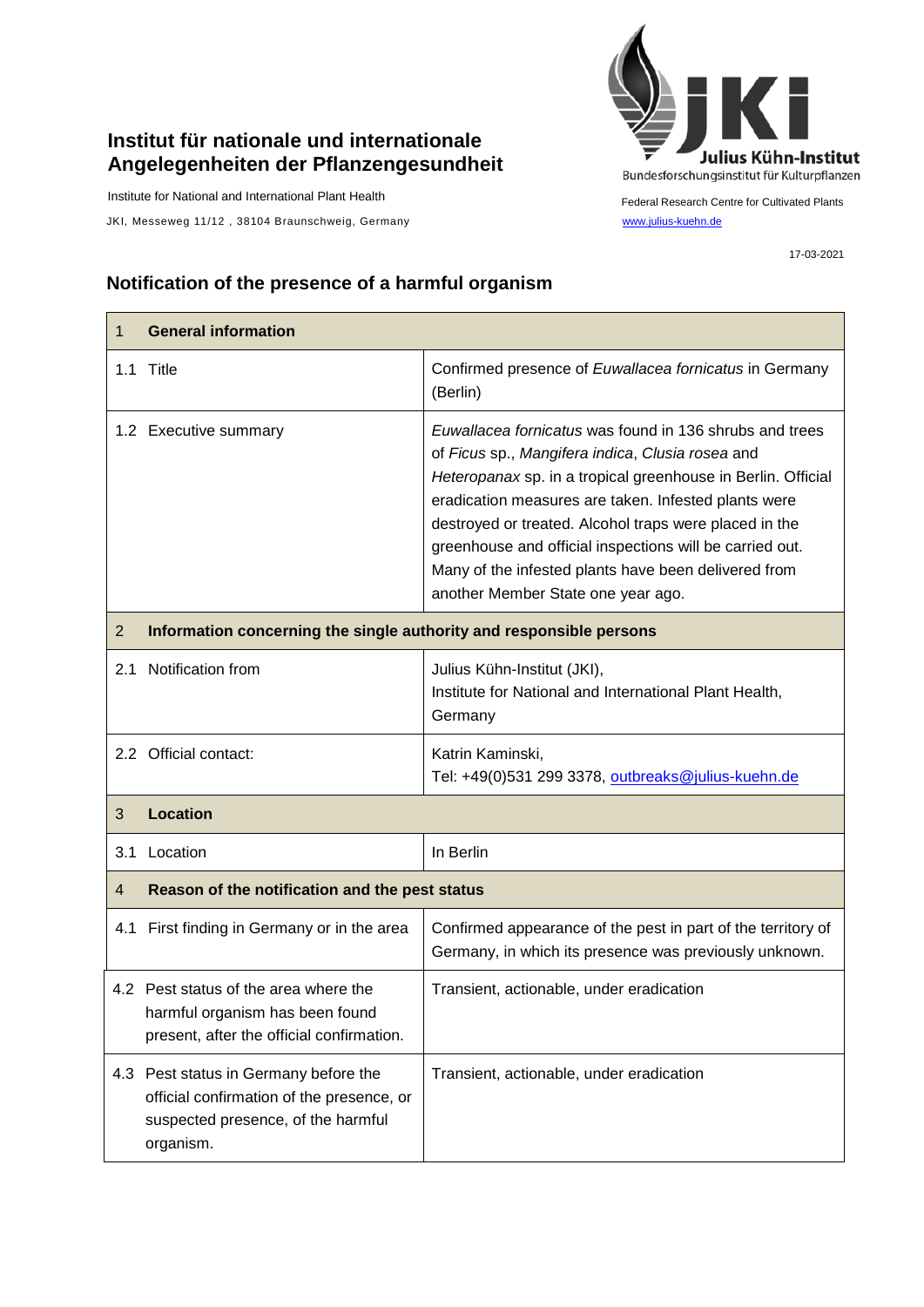|         | 4.4 Pest status in Germany after the<br>official confirmation of the presence of<br>the harmful organism. | Transient, actionable, under eradication                                                                                                                                                             |  |
|---------|-----------------------------------------------------------------------------------------------------------|------------------------------------------------------------------------------------------------------------------------------------------------------------------------------------------------------|--|
| 5       | Finding, sampling, testing and confirmation of the harmful organism                                       |                                                                                                                                                                                                      |  |
|         | 5.1 How the presence or appearance of<br>the harmful organism was found.                                  | Information submitted by professional operators,<br>laboratories or other persons.                                                                                                                   |  |
|         |                                                                                                           | First visual detection by the operator on 27 January 2021<br>who contacted the plant protection service, followed by<br>official sampling and diagnosis and inspection on 4 March<br>2021.           |  |
|         | 5.2 Date of finding:                                                                                      | 27-01-2021                                                                                                                                                                                           |  |
|         | 5.3 Sampling for laboratory analysis.                                                                     | Date of sampling: 01-02-2021                                                                                                                                                                         |  |
|         |                                                                                                           | Second sampling on 18-02-2021                                                                                                                                                                        |  |
|         | 5.4 Name and address of the Laboratory                                                                    | Pflanzenschutzamt Berlin<br>Mohringer Allee 137<br>12347 Berlin<br>Germany                                                                                                                           |  |
| $5.5\,$ | Diagnostic method                                                                                         | According to peer review protocols.                                                                                                                                                                  |  |
|         | 5.6 Date of official confirmation of the<br>harmful organism's identity.                                  | 01-03-2021                                                                                                                                                                                           |  |
| 6       | Infested area, and the severity and source of the outbreak in that area                                   |                                                                                                                                                                                                      |  |
| 6.1     | Size and delimitation of the infested<br>area.                                                            | 1000 m <sup>2</sup>                                                                                                                                                                                  |  |
|         | 6.2 Characteristics of the infested area<br>and its vicinity.                                             | Physically closed conditions: greenhouse<br>Plant already planted, not to be reproduced or moved                                                                                                     |  |
|         | 6.3 Host plants in the infested area and its<br>vicinity                                                  | Ficus sp., Mangifera indica, Clusia rosea, Heteropanax sp.                                                                                                                                           |  |
| 6.4     | Infested plant(s), plant product(s) and<br>other object(s).                                               | Ficus sp., Mangifera indica, Clusia rosea, Heteropanax sp.                                                                                                                                           |  |
|         |                                                                                                           | A total of 136 plants were infested                                                                                                                                                                  |  |
|         | 6.5 Severity of the outbreak.                                                                             | 682 plants from 45 species were in the greenhouse.136<br>plants from 4 species were found to be infested. The<br>infested plants showed bore holes, resin flow, small tubes<br>of compacted sawdust. |  |
|         | 6.6 Source of the outbreak                                                                                | All infested plants, except Mangifera indica, were<br>introduced from another MS one year ago.                                                                                                       |  |